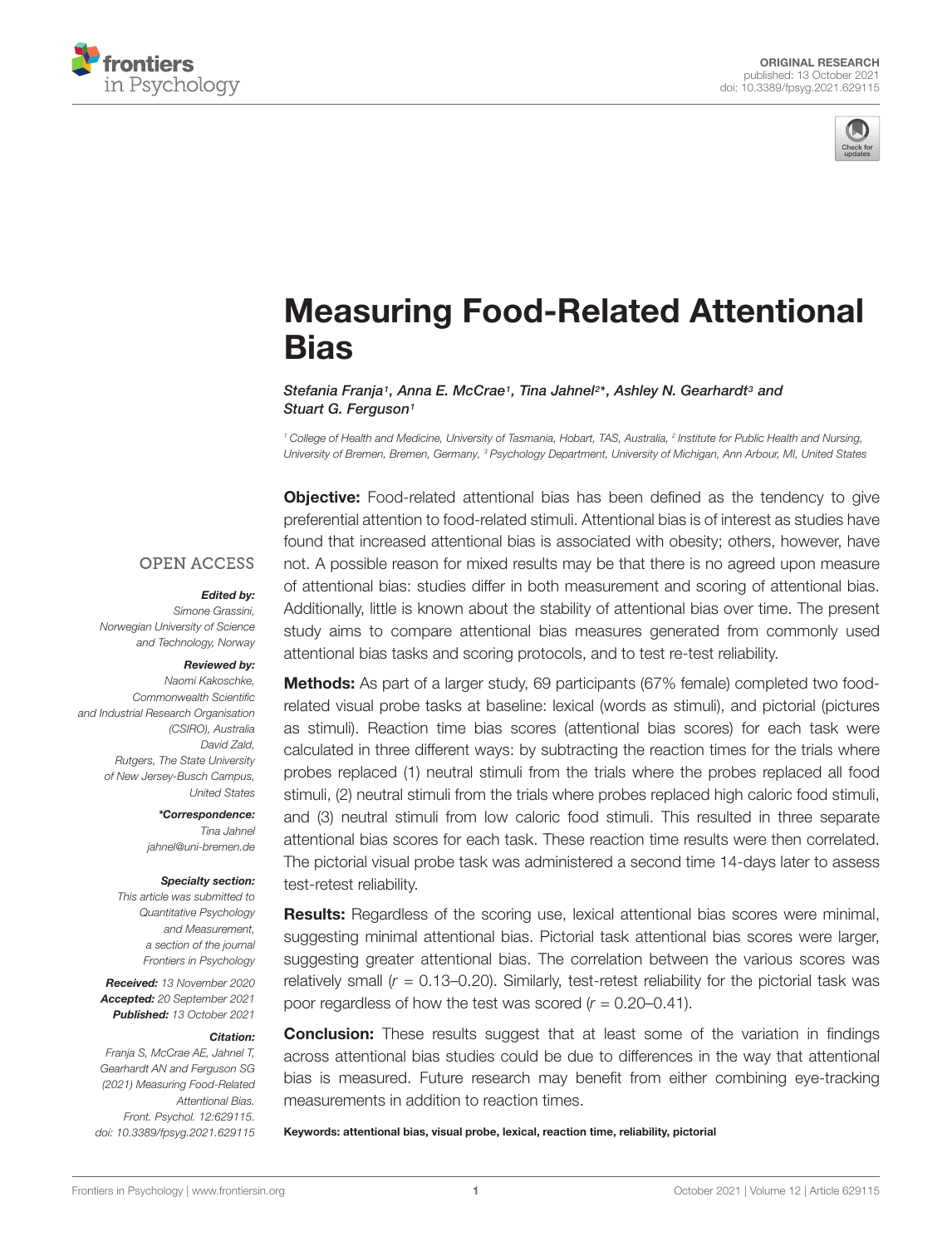# **INTRODUCTION**

Attentional bias is the tendency to give preferential attention to stimuli which are personally, motivationally and emotionally relevant [\(Kuckertz and Amir,](#page-6-0) [2015\)](#page-6-0). It is of interest to researchers because both theoretical predictions and observational data link attentional bias to important behavioral outcomes, such as food choice/intake (for example, see; [Nijs et al.,](#page-6-1) [2010b;](#page-6-1) [van Ens et al.,](#page-7-0) [2019\)](#page-7-0). Attentional bias is commonly assessed using the visual probe task, which was originally developed to study anxiety [\(MacLeod et al.,](#page-6-2) [1986\)](#page-6-2) and then later used in the addiction field [\(Mogg et al.,](#page-6-3) [2003\)](#page-6-3). However, this task has increasingly been used to study the link between attentional bias toward food cues and outcomes such as eating patterns and obesity [\(Field et al.,](#page-6-4) [2016\)](#page-6-4).

Although attentional bias for food has been linked to obesity [\(Castellanos et al.,](#page-6-5) [2009;](#page-6-5) [Calitri et al.,](#page-6-6) [2010;](#page-6-6) [Nijs et al.,](#page-6-1) [2010b;](#page-6-1) [Kakoschke et al.,](#page-6-7) [2014\)](#page-6-7), numerous studies have reported no such association [\(Loeber et al.,](#page-6-8) [2012;](#page-6-8) [Garcia-Garcia et al.,](#page-6-9) [2013;](#page-6-9) [Werthmann et al.,](#page-7-1) [2014\)](#page-7-1). It has been suggested that the conflicting findings may be due—at least in part—to differences in the way that attentional bias is assessed from study to study [\(Nijs and Franken,](#page-6-10) [2012\)](#page-6-10). For example, various tasks have been used to investigate food-related attentional bias. Tasks such as the Dot Probe [\(Kemps et al.,](#page-6-11) [2014;](#page-6-11) [van Ens et al.,](#page-7-0) [2019\)](#page-7-0), the Stroop [\(Nijs et al.,](#page-6-12) [2010a;](#page-6-12) [Phelan et al.,](#page-6-13) [2011\)](#page-6-13), the Flicker [\(Favieri](#page-6-14) [et al.,](#page-6-14) [2020\)](#page-6-14) and the Go/no-go [\(Love et al.,](#page-6-15) [2020\)](#page-6-15) share the same underlying goal of assessing food-related attentional bias, but differ in how this is operationalized. Furthermore, variability exists even within-task. For example, the commonly used visual probe paradigm is sometimes conducted with word pairs [\(Calitri](#page-6-6) [et al.,](#page-6-6) [2010;](#page-6-6) [Kemps et al.,](#page-6-11) [2014\)](#page-6-11) but other times picture pairs are used [\(Werthmann et al.,](#page-7-1) [2014;](#page-7-1) [Meule and Platte,](#page-6-16) [2016\)](#page-6-16). Currently, there is no evidence as to whether bias scores obtained from the lexical and pictorial tasks are comparable on an individual level. Adding further variability to the testing procedure, how individual attentional bias tasks are scored also varies across studies. With the visual probe task, a reaction time bias score is generally expressed as a difference score by subtracting the reaction times for the trials where probes replaced neutral stimuli from the trials where the probes replaced target (e.g., food-related) stimuli [\(van Ens et al.,](#page-7-0) [2019\)](#page-7-0). As such, positive scores indicate a bias toward food related stimuli. However, some studies report bias scores as the difference between; (i) neutral and food stimuli [\(Ruddock et al.,](#page-6-17) [2018;](#page-6-17) [Fang et al.,](#page-6-18) [2019;](#page-6-18) [Liu et al.,](#page-6-19) [2019;](#page-6-19) [Mas et al.,](#page-6-20) [2019\)](#page-6-20), (ii) neutral and high caloric food stimuli [\(Favieri et al.,](#page-6-14) [2020;](#page-6-14) [Love et al.,](#page-6-15) [2020\)](#page-6-15), (iii) neutral and low caloric food stimuli [\(Favieri et al.,](#page-6-14) [2020;](#page-6-14) [Love et al.,](#page-6-15) [2020\)](#page-6-15), or the difference between (iv) low caloric food and high caloric food stimuli [\(Meule and Platte,](#page-6-16) [2016;](#page-6-16) [Zhang et al.,](#page-7-2) [2018\)](#page-7-2). It is currently unclear whether these different scoring approaches produce comparable bias scores; as such, we do not know whether these differences in scoring add to the variability in the attentional bias literature. Regardless of the scoring procedure or task used, the results remain varied; findings are inconsistent irrespective of whether studies implement the same procedure or not.

While various tasks have been used to assess attentional bias, the visual probe task is considered "gold standard" by some researchers, remaining the most extensively used in attentional bias research [\(Kappenman et al.,](#page-6-21) [2014\)](#page-6-21). However, the task's test-retest reliability has been called into question: studies of attentional bias in the addiction and anxiety fields, for example, have reported poor test-retest reliability [\(Schmukle,](#page-7-3) [2005;](#page-7-3) [Christiansen et al.,](#page-6-22) [2015;](#page-6-22) [MacLeod et al.,](#page-6-23) [2019\)](#page-6-23). When examining the test-retest of the visual probe for food-related attentional bias, [van Ens et al.](#page-7-0) [\(2019\)](#page-7-0) reported acceptable testretest reliability for all reaction time indices. However, [van](#page-7-0) [Ens et al.](#page-7-0) [\(2019\)](#page-7-0) used a longer stimulus presentation time than is commonly used in attentional bias studies (stimulus presentation time of 3,000 ms vs. the more standard 500 ms). Little is known about the test-retest reliability of the foodrelated visual probe tasks when using the presentation time of 500 ms. As such, while theorists generally assume that attentional bias is a more or less static variable, with little variation from moment to moment (for example, incentive sensitization theory; [Robinson and Berridge,](#page-6-24) [1993\)](#page-6-24), the testretest reliability of our most commonly used task has not been extensively studied.

Attentional bias is of theoretical interest to obesity researchers, but to advance the field researchers must understand more about the reliability of the tests being used. Without consistency across measures, it is possible that the observed differences across studies could be due to differences in the way that attentional bias is assessed from study to study. The aim of the present study was to assess the reliability of the visual probe task. As such, the present study was conducted: (i) to compare attentional bias scores obtained from the lexical and pictorial version of the visual probe task using the different methods of scoring, and (ii) to assess the testretest reliability of the pictorial probe task. We chose to examine the visual probe task as it is the most commonly implemented task assessing food-related attentional bias. Given the exploratory nature of this study, no specific hypotheses were tested.

#### MATERIALS AND METHODS

#### **Overview**

Data for this study are drawing from a larger study designed to investigate the relationship between attentional bias, impulsivity, and real-world eating patterns<sup>[1](#page-1-0)</sup>. The full data set and the code book can be accessed here: [https://rdp.utas.edu.au/](https://rdp.utas.edu.au/metadata/2c3122be-fc62-48d0-a42d-41875d21e71b) [metadata/2c3122be-fc62-48d0-a42d-41875d21e71b.](https://rdp.utas.edu.au/metadata/2c3122be-fc62-48d0-a42d-41875d21e71b) In addition to completing a series of laboratory attentional bias tasks the focus of this paper—, participants in the larger study were also required to track their eating and drinking using a smartphone application during a 2-week real-world monitoring period (similar to that described in [Schüz et al.,](#page-7-4) [2015\)](#page-7-4). The results from this field-based monitoring will be reported elsewhere. The study was approved by the Tasmanian Social Sciences Human

<span id="page-1-0"></span><sup>1</sup><https://osf.io/b9t2h>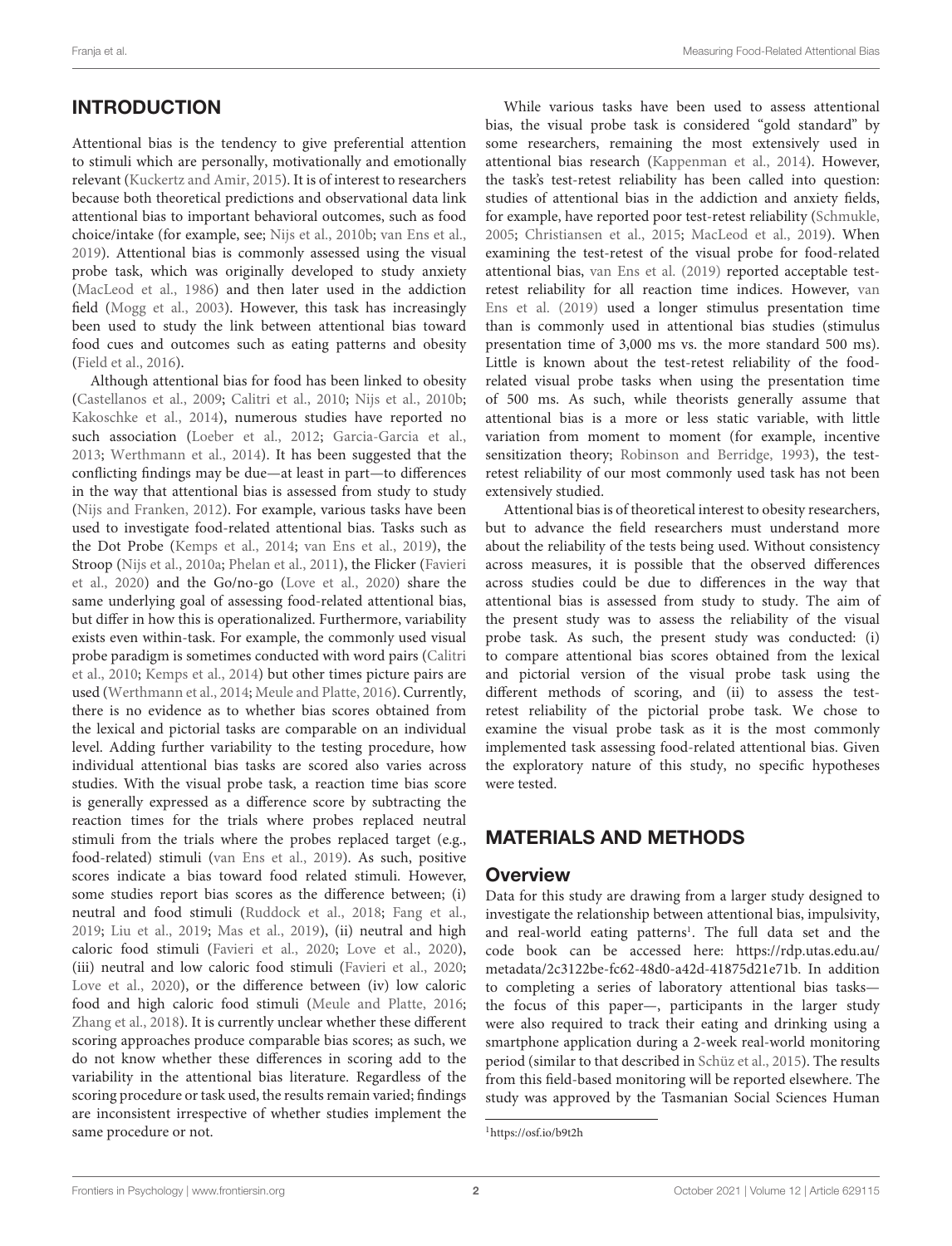Research Ethics Committee prior to the first participant being enrolled (H0018038).

### **Participants**

Potential participants were recruited through a mixture of social media advertisements (see: [Frandsen et al.,](#page-6-25) [2013\)](#page-6-25) and flyers placed near the study site. Advertisements called for individuals interested in participating in a study examining eating patterns. Eligibility criteria included being aged 18–75, having no history of eating disorders, not currently dieting, and having a body mass index (BMI)  $> 18.5$ . Individuals with concerns regarding body weight, shape and/or eating (as measured by a score of  $> 20$ on the Eating Attitudes Test; [Garner and Garfinkel,](#page-6-26) [1979\)](#page-6-26) were excluded and referred to their general practitioner. We used recruitment targets to ensure that the final sample contained approximately equal numbers of participants in the healthyweight and high-BMI range. The final sample consisted of 69 participants (67% female) aged 18–71 ( $M = 30.67$ , SD = 11.71), of whom 35% were in the healthy weight range (BMI = 18.5–24.9), 29% in the overweight range (BMI =  $25.0-29.9$ ), and 36% in the obese range (BMI > 30).

### Procedure

The full procedure for the present study has been described elsewhere [\(Franja et al.,](#page-6-27) [2020\)](#page-6-27) and mirrored the protocol used in earlier studies [\(Elliston et al.,](#page-6-28) [2016\)](#page-6-28). Briefly, after recording their age, anthropometric measurements and contact details in an online portal, eligible participants were invited to visit the lab and received information about the study and provided consent. In line with previous research [\(Kemps et al.,](#page-6-11) [2014;](#page-6-11) [Werthmann](#page-7-1) [et al.,](#page-7-1) [2014\)](#page-7-1), participants were instructed to eat a light meal up to 2 h prior coming into the lab visits to ensure they were satiated upon arrival. Hunger was assessed at the beginning of study visits using a 100-point hunger scale [\(Castellanos et al.,](#page-6-5) [2009;](#page-6-5) [Loeber et al.,](#page-6-8) [2012\)](#page-6-8).

During this initial study visit, participants were asked to complete the pictorial probe task followed by the lexical probe task (described in greater detail below). Participants were then issued with a study-specific electronic diary for a field-based monitoring component of the study (data not reported here). Approximately 14 days after this initial session, participants returned to the lab and completed the pictorial probe task for a second time. Tasks at both sessions were completed seated approximately 50 cm in front of a 21.5 inch monitor using Inqusit 5 [\(Inquisit 5,](#page-6-29) [2016\)](#page-6-29). Participants were individually tested in two single sessions of approximately 30 min in duration in a well-lit room in the University of Tasmania's Clinical Research Facility<sup>[2](#page-2-0)</sup>. After testing, participants were thanked and reimbursed AU\$60 for their time.

### **Materials**

#### Lexical Probe Task

The task consisted of 20 food words and 60 animal words. Food words included both high-caloric (e.g., hamburger, brownie), and low-caloric (e.g., broccoli, apple) words. Animal words were made up of species generally not consumed in Western cultures (e.g., cat, hamster). The critical trials were made up of 20 food words paired with animal words, whilst the control trials were made up of animal words paired with other animal words. Based on previous research using this task [\(Kemps et al.,](#page-6-11) [2014\)](#page-6-11), all word pairs were matched for ratings of valence and arousal, as well as the number of letters and syllables. In addition to the critical (food—animal) and control (animal—animal) trials, an additional 14 word-pairs consisting of stationery items (e.g., pencil, stapler) were used for practice and buffer trials. Participants were asked to place their left index finger on the "T" key and their right index finger on the "B" key. Each trial began with a fixation cross presented in the center of the screen for 500 ms. Following this, word pairs were presented for 500 ms. All words were presented centrally, one above the other, black Arial on a white background, in lower case. After the word presentation, a visual probe ("X") replaced one of the previously presented words (i.e., either top or bottom). Participants were asked to indicate as quickly as possible (by hitting the relevant keys) which word the probe replaced (top or bottom). The probe remained on the screen until a response was made. The intertrial interval was 500 ms. The whole task consisted of 12 practice, 2 buffer, and 160 experimental trials. During the experimental trials, each of the critical (food—animal) and control (animal—animal) trials were presented four times, at each of the word location (top or bottom) and probe location (top or bottom) combinations to ensure that the probes replaced each of the words in each pair equally. The lexical probe task was completed once during the initial study visit.

#### Pictorial Probe Task

The pictorial task mirrored the lexical task, however, using pictures of food instead of words. All picture pairs were matched for ratings of valence and arousal (the rating based on results of pilot study by [Kemps et al.,](#page-6-11) [2014\)](#page-6-11), as well as perceptual characteristics such as brightness and complexity. Unlike the lexical task, picture pairs were presented on either side of the central position. Participants were asked to place their left index finger on the "E" (to signal if the probe was on the left) key, and their right index finger on the "I" key (to signal if the probe was on the right), and to indicate as quickly as possible whether the probe replaced the right or left image. Intertrial interval and picture presentation time mirrored that of the lexical task. This pictorial task was completed once during the initial study visit and then repeated a second time following the field-based monitoring portion of the study.

#### Hunger Scales

To ensure participants had complied with instructions to eat a light meal up to 2 h prior testing and were satiated upon arrival, a modified version of the hunger scale [\(Castellanos](#page-6-5) [et al.,](#page-6-5) [2009;](#page-6-5) [Loeber et al.,](#page-6-8) [2012\)](#page-6-8) was administered. Only the two relevant subscales measuring time since last eaten (an estimate to the nearest 15 min), and current level of hunger (rated on a sliding scale from  $100 = Not$  hungry at all to  $100 = Extremely$ hungry) were included.

<span id="page-2-0"></span><sup>2</sup><https://www.menzies.utas.edu.au/research/the-clinical-research-facility>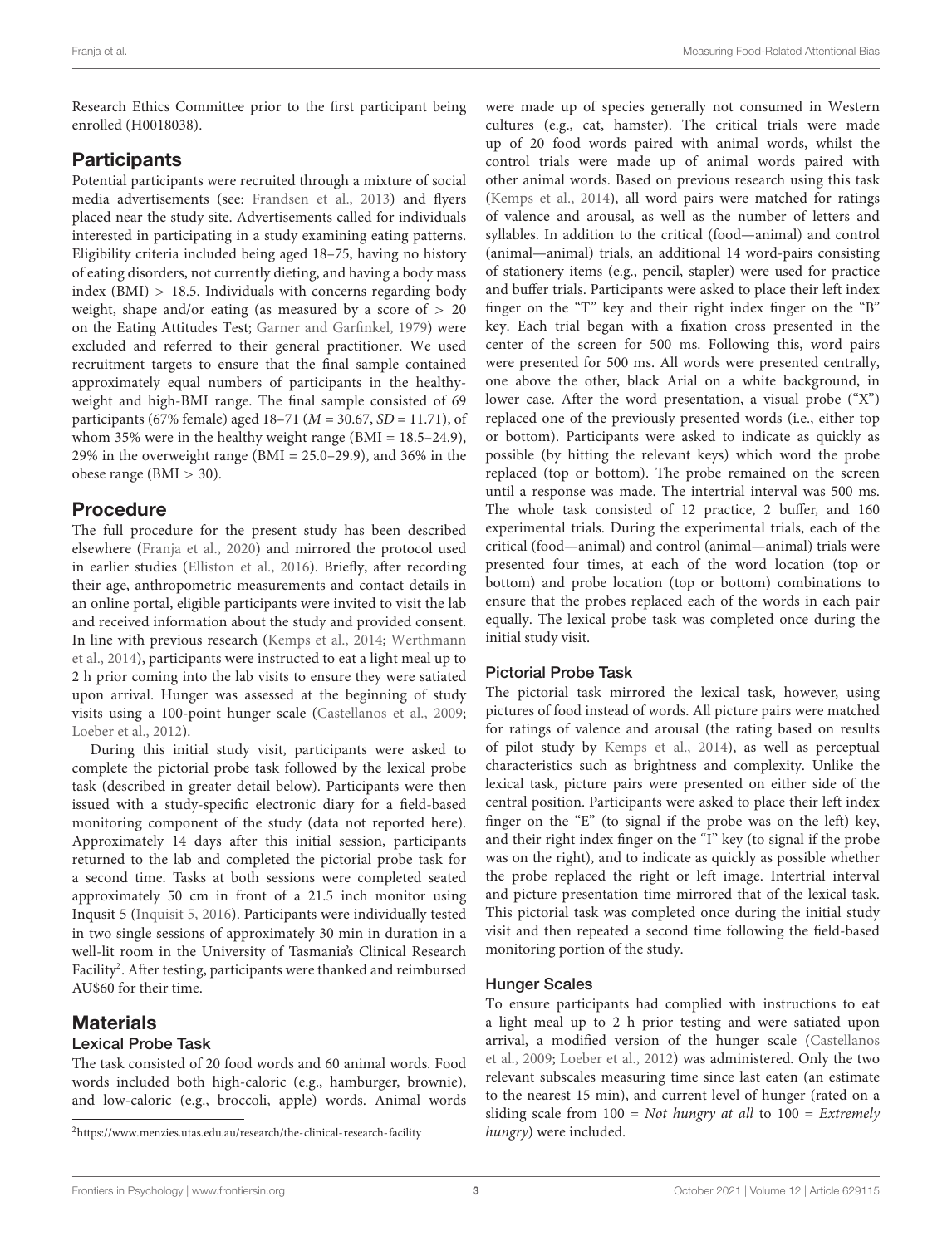# RESULTS

In accordance with standard protocols [\(Kemps et al.,](#page-6-11) [2014\)](#page-6-11), mean reaction times (RTs) for critical (food—animal) trials were calculated after deletion of incorrect responses and outliers (i.e.,  $RTs < 150$  ms or  $> 1,500$  ms, or RTs exceeding the individual's mean + three standard deviations) for both the lexical and pictorial tasks. This resulted in deletion of 1.06% of the trials for the lexical task, and 1.03% (session 1) and 1.04% (session 2) of trials for the pictorial tasks. Control (animal—animal) trials were also discarded. An attentional bias score was calculated for each participant in three ways: "all food"  $(RT_{\text{animal}} -$ RTallfood) "high-caloric" (RTanimal—RThigh-caloriefood) and "lowcaloric" (RT<sub>animal</sub>-RT<sub>low-caloriefood</sub>). For all three calculations, positive values indicated attentional bias toward food related stimuli. Mean attentional bias scores for both tasks and each of the different stimulus types are shown in **[Table 1](#page-3-0)** and the reaction times are shown in **[Table 2](#page-3-1)**.

## Comparison of Attentional Bias Scores Obtained From Different Tasks and Scoring Methods

To address our first aim, we compared attentional bias scores obtained from our two different visual probe tasks (lexical and pictorial), and three common scoring methods (all food, highcaloric and low-caloric), using data gathered during the initial study visit. **[Table 3](#page-4-0)** shows the correlation matrix of attentional bias scores calculated during the initial study visit. The tasks and scoring methods produced significant variation in the measure of attentional bias obtained. Within task correlations were highest when compared to all foods for both the pictorial and lexical tasks. However, comparisons between lexical and pictorial tasks were weak regardless of which scoring method was used. Across participants, the average correlation across the six scores was 0.57. Comparing the two tasks, the three scorings of the pictorial probe task showed slightly higher agreement.

# Test-Retest Reliability of the Pictorial Probe Task

To address our second study aim, we compared attentional bias scores obtained from the pictorial probe task at the initial study visit to those obtained when the task was re-administered at the final study visit (∼14-days later). Again, we used the three different attentional bias scoring procedures for the task, yielding attentional bias scores for all food stimuli, high-caloric food stimuli and low-caloric food stimuli. Regardless of the scoring procedure used, the test-retest reliability of the task was poor (low-caloric:  $r = 0.41$ ; high-caloric:  $r = 0.20$ ; all food:  $r = 0.40$ ). As can be seen in **[Table 2](#page-3-1)**, above, participants demonstrated faster response times to both food  $[t(68) = 5.62, p < 0.001]$  and animal  $[t(68) = 5.82, p < 0.001]$  stimuli in session 2 compared to session 1. A paired samples t-test confirmed that hunger levels remained consistent across both sessions [Session 1:  $M = 26.83$ , Session 2:  $M = 23.39$ ;  $t(69) = 1.02$ ,  $p = 0.312$ ].

## **DISCUSSION**

The aim of the present study was to assess the reliability of the visual probe task. We compared attentional bias scores from two of the most commonly used tasks—lexical and pictorial visual probe—using three different scoring methods. Our second aim was to evaluate the test-retest reliability of the pictorial probe task. The correlation between the lexical and pictorial tasks was weak. These findings are consistent with previous research [\(Freijy et al.,](#page-6-30) [2014\)](#page-6-30), and suggest that task type influences outcome—possibly contributing to the mixed findings within the literature assessing attentional bias using the probe task. The pictorial task yielded a wider range of attentional bias scores, with faster RTs to food compared to animal stimuli. The lexical task yielded similar RTs to both food and animal stimuli. This is in line with the notion that cues presented in picture form are more easily recognized a phenomenon known as the superiority effect [\(Shepard,](#page-7-5) [1967;](#page-7-5)

<span id="page-3-0"></span>

|                  | All food                             | <b>High-caloric food</b>      | Low-caloric food              |  |
|------------------|--------------------------------------|-------------------------------|-------------------------------|--|
|                  | Mean (SD) [Range]                    | Mean (SD) [Range]             | Mean (SD) [Range]             |  |
| Lexical task     | $0.42$ (18.27) [ $-37.69$ $-70.66$ ] | $0.72(21.40)$ [-65.88 -72.89] | $0.21(22.02)$ [-52.49 -68.67] |  |
| Pictorial task 1 | $5.73(19.29)$ [-33.94 -80.05]        | $5.27(22.04)$ [-51.51 -65.25] | $6.16(21.52)$ [-32.32 -94.07] |  |
| Pictorial task 2 | 4.66 (14.72) [-28.10 -42.29]         | $4.39(16.62)$ [-15.96 -43.93] | 4.87 (17.99) [-34.85 -56.45]  |  |

<span id="page-3-1"></span>TABLE 2 | Mean reaction time for all tasks, by stimulus category.

|                  | All food       | Animal         |          | High-cal food  | Low-cal food   | р     |
|------------------|----------------|----------------|----------|----------------|----------------|-------|
|                  | M (SD)         | M (SD)         |          | M (SD)         | M (SD)         |       |
| Lexical task     | 426.01 (75.82) | 426.43 (73.72) | 0.848    | 426.20 (76.32) | 426.14 (72.88) | 0.855 |
| Pictorial task 1 | 411.30 (76.36) | 417.02 (77.78) | $0.016*$ | 411.75 (76.03) | 410.86 (77.98) | 0.716 |
| Pictorial task 2 | 386.00 (59.86) | 390.66 (61.35) | $0.011*$ | 386.27 (62.55) | 385.79 (58.71) | 0.826 |

 $^{\star}D < 0.05$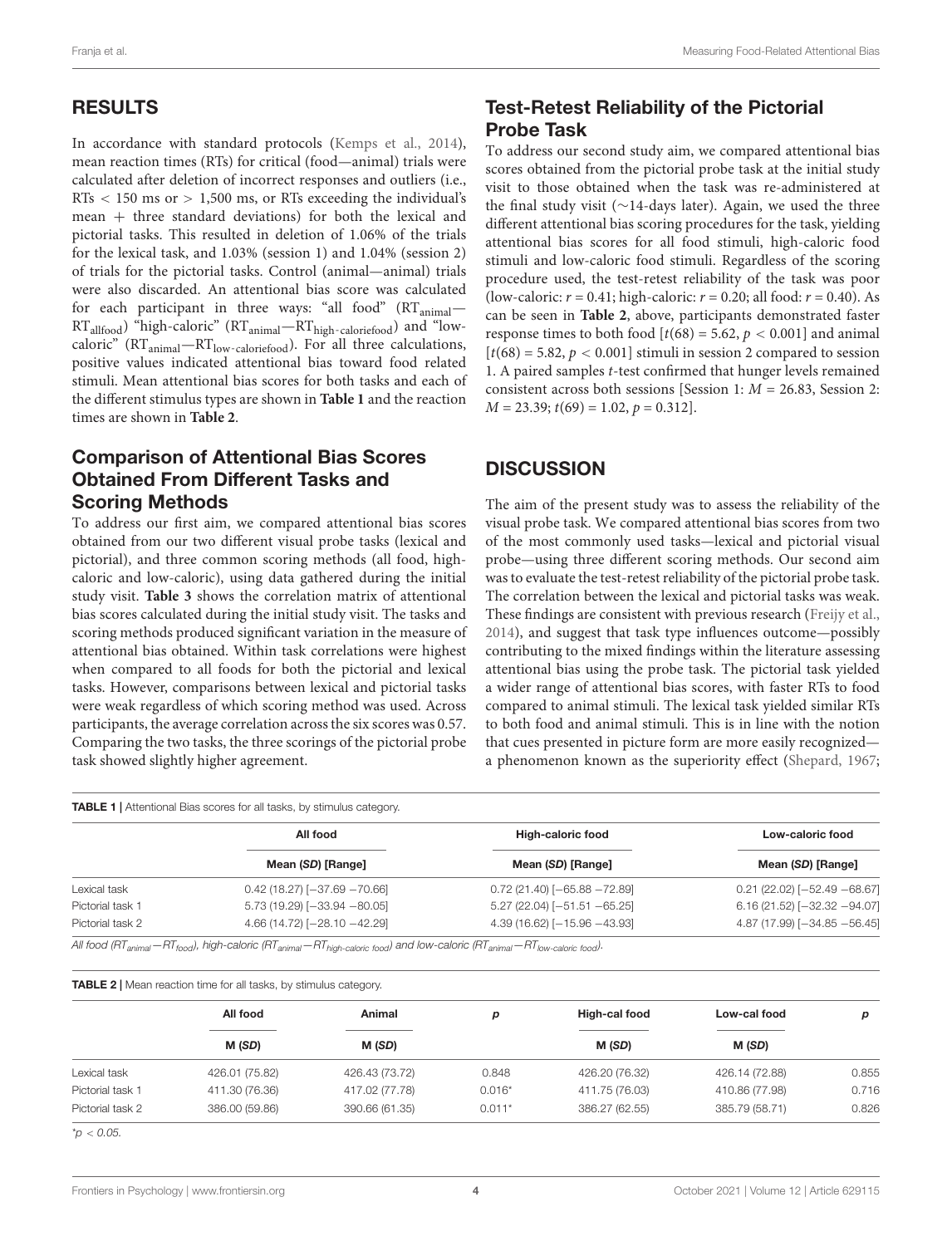<span id="page-4-0"></span>

| <b>TABLE 3</b>   Correlations between the lexical and pictorial task attentional bias |
|---------------------------------------------------------------------------------------|
| scores, both measured in session 1.                                                   |

|                     | Pictorial |      | Pictorial Pictorial Lexical |      | Lexical                                             | Lexical |
|---------------------|-----------|------|-----------------------------|------|-----------------------------------------------------|---------|
|                     |           |      |                             |      | All food High-cal Low-cal All food High-cal Low-cal |         |
| Pictorial: all food | 1.00      |      |                             |      |                                                     |         |
| Pictorial: high-cal | 0.89      | 1.00 |                             |      |                                                     |         |
| Pictorial: low cal  | 0.88      | 0.57 | 1.00                        |      |                                                     |         |
| Lexical: all food   | 0.20      | 0.12 | 0.24                        | 1.00 |                                                     |         |
| Lexical: high-cal   | 0.23      | 0.15 | 0.26                        | 0.84 | 1.00                                                |         |
| Lexical: low-cal    | 0.10      | 0.05 | 0.13                        | O 85 | 0.42                                                | 1 NO    |

Pictorial, pictorial task; Lexical, lexical task; high-cal, high caloric food images; lowcal, low caloric food images.

[Snodgrass et al.,](#page-7-6) [1972\)](#page-7-6), and suggests that pictorial stimuli may be more useful for capturing attentional engagement.

The test-retest reliability for the pictorial probe task was also poor, regardless of how the attentional bias scores were calculated. This is an important finding, given that the visual probe task is frequently used in measuring food-related attentional bias. Poor test-retest reliability for the visual probe task is in line with previous findings on attentional bias measures in threat/anxiety (for a review, see [Schmukle,](#page-7-3) [2005;](#page-7-3) [MacLeod](#page-6-23) [et al.,](#page-6-23) [2019\)](#page-6-23), and alcohol [\(Christiansen et al.,](#page-6-22) [2015\)](#page-6-22) research. [Aday and Carlson](#page-6-31) [\(2019\)](#page-6-31) found that the correlations between test-retest in the first two testing sessions were low, but increased over repeated testing sessions. Additionally, the attentional bias indexes from the later sessions correlated more strongly with participants' trait anxiety scores, suggesting that extended testing may not only improve reliability, but that participants need extensive experience with the tasks in order for such biases to emerge. It is important to note, however, that the task [Aday](#page-6-31) [and Carlson](#page-6-31) [\(2019\)](#page-6-31) used included personally relevant threatening stimuli. It has been previously demonstrated that using personally relevant stimuli increases internal reliability. For example, [Christiansen et al.](#page-6-22) [\(2015\)](#page-6-22) found that attentional bias toward personalized alcohol-related stimuli was larger than attentional bias to general alcohol-related stimuli, and, increased the internal reliability of the visual probe task. Future work in this area may like to consider making the food-related visual probe task more personalized to each participant by assessing food preference prior to testing. Additionally, in line with threat research carried out by [Aday and Carlson](#page-6-31) [\(2019\)](#page-6-31), it may be worthwhile assessing food-related attentional bias over multiple sessions, and correlate these results to participants' more stable trait characteristics such as eating styles [\(Newman et al.,](#page-6-32) [2008\)](#page-6-32). However, it is important to consider that this approach may increase the risk of inflating assessment reactivity—potentially altering an individual's attentional response style [\(MacLeod et al.,](#page-6-23) [2019\)](#page-6-23).

When calculating different attentional bias scores, the lowcaloric and all food attentional bias scores had higher test-retest reliability compared to the high-caloric food attentional bias score. This is partially in line with previous research which found that all food attentional bias scores had the highest testretest reliability [\(van Ens et al.,](#page-7-0) [2019\)](#page-7-0). Given the differences in stimulus presentation times between the present study and

[van Ens et al.](#page-7-0) [\(2019\)](#page-7-0), further research is required to determine the influence of high-vs. low-caloric images on the reliability of the visual probe task. It is also possible that the improved reliability observed with the all food measure was simply due to it having a greater number of trials.

The present findings are in contrast to a recent study which found high test-retest reliability of attentional bias for food using the visual probe task [\(van Ens et al.,](#page-7-0) [2019\)](#page-7-0). [van Ens et al.](#page-7-0) [\(2019\)](#page-7-0) reported acceptable test-retest results for all food ( $r = 0.835$ ) and high-caloric food ( $r = 0.611$ ) RT indices. It is possible that the improved reliability was due to the longer stimulus presentation time of 3,000 ms, as it has been suggested that longer presentation times can improve reliability of time-reaction tasks [\(Waechter](#page-7-7) [et al.,](#page-7-7) [2014\)](#page-7-7). However, it is important to note that longer stimulus presentation time (such as that used by [van Ens et al.,](#page-7-0) [2019\)](#page-7-0) reflects the maintenance of attention rather than automatic attentional engagement [\(Mogg et al.,](#page-6-33) [2004;](#page-6-33) [Nijs and Franken,](#page-6-10) [2012\)](#page-6-10). Theoretical accounts (such as incentive sensitization theory; [Berridge,](#page-6-34) [2009\)](#page-6-34) regarding food-related attentional bias suggest that this bias is driven by an automatic processing of food-related cues, which is why shorter stimulus presentation times (500 ms) are more common—unless specifically examining sustained attention (for example, see [Nijs et al.,](#page-6-1) [2010b\)](#page-6-1).

#### Limitations

The task parameters used in the present study were based on previous research with a stimulus presentation time of 500 ms [\(Kemps et al.,](#page-6-11) [2014\)](#page-6-11). Although this presentation time is commonly used (for example, see [Kemps and Tiggemann,](#page-6-35) [2009;](#page-6-35) [Ahern et al.,](#page-6-36) [2010;](#page-6-36) [Calitri et al.,](#page-6-6) [2010;](#page-6-6) [Nijs et al.,](#page-6-1) [2010b;](#page-6-1) [Kakoschke et al.,](#page-6-37) [2015;](#page-6-37) [Meule and Platte,](#page-6-16) [2016\)](#page-6-16), using only the one presentation time is a limitation of the present study. While this presentation time has been used to measure "initial orientation" [\(Calitri et al.,](#page-6-6) [2010\)](#page-6-6), it has been suggested that attentional orienting occurs anywhere between 30 and 500 ms, disagreement at 500–1,000 ms, and avoidance at presentation times above 1,000 ms [\(Ouimet et al.,](#page-6-38) [2009\)](#page-6-38). Therefore, 500 ms presentation time could be tapping into either attentional orienting or disengagement. It is possible that during the 500 ms presentation time where two images are presented simultaneously, that multiple shifts of attention (i.e., attentional disengagement, shift, and engagement with new object) may occur [\(Doolan et al.,](#page-6-39) [2015\)](#page-6-39). As such, it has been argued that 500 ms presentation time does not reflect automatic orientation, but rather represents the cost of information processing by the attentional control mechanism [\(Starzomska,](#page-7-8) [2017\)](#page-7-8). It has therefore been suggested that only very short presentation times (<500 ms) can provide insight into initial orientation of attention [\(Starzomska,](#page-7-8) [2017\)](#page-7-8). Future studies could compare test-retest of both <500 ms and >500 ms presentation time to see which of these attentional processes may be more stable. Moving on, when examining the relationship between the lexical and pictorial probe tasks, it is important to note that although there was a high level of comparability between words and images, the stimuli were not 100% identical. Future studies may want to ensure that the stimuli are identical across tasks to minimize any confounding variables.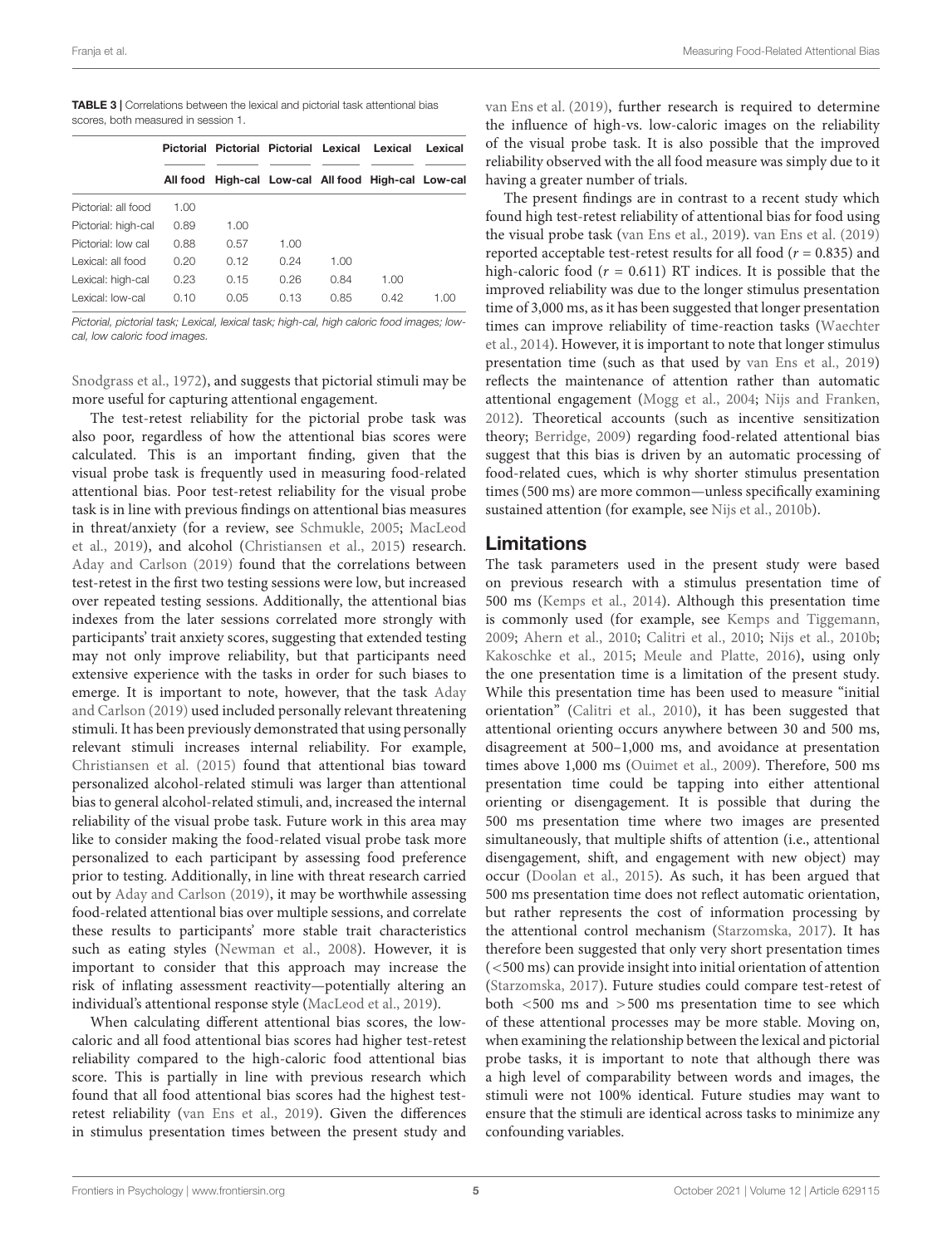Contrary to previous findings (e.g., [Doolan et al.,](#page-6-39) [2015\)](#page-6-39), participants were generally faster at responding to probes replacing low-caloric food items (i.e., fruits, vegetables, salads) than high-caloric food items (i.e., brownie, waffle, chips) at both testing sessions (see **[Table 2](#page-3-1)**). This highlights another potential limitation; the current sample was made up of healthy participants with low/non-existent rates of disordered eating. Given that we expect food-related attentional bias to work in similar ways to alcohol-related attentional bias (i.e., based on theoretical models underlying addiction), it is possible that food-related attentional bias is more prevalent in those with pathological eating habits. Attentional bias scores may have higher reliability with individuals with underling eating pathology (who in turn are more likely to demonstrate higher levels of attentional bias toward palatable foods), as a higher range of true scores results in higher reliability [\(Waechter et al.,](#page-7-7) [2014\)](#page-7-7). However, studies assessing attentional bias have found increased attentional bias toward food in healthy individuals with obesity (i.e., [Nijs et al.,](#page-6-1) [2010b;](#page-6-1) [Kakoschke et al.,](#page-6-7) [2014;](#page-6-7) [Kemps et al.,](#page-6-11) [2014\)](#page-6-11). As such, we should still expect that the attentional bias score obtained would be consistent across measures (particularly given that two thirds of the present sample were made up of individuals with overweight and obesity); something that we did not observe in our study. Also, findings suggest that variables such as affect and self-exertion also impact attentional bias toward food-related cues [\(Frayn et al.,](#page-6-40) [2016;](#page-6-40) [Pollert and](#page-6-41) [Veilleux,](#page-6-41) [2018\)](#page-6-41). It is plausible that some of these variables may have affected task performance between the two testing sessions. However, it is unlikely that such states would have varied enough between testing sessions to account for the poor test-retest reliability observed. Nonetheless, future studies should consider measuring and controlling for such state-like variables when assessing test-retest reliability. It is important to note that the effect of state-like variables on food-related attentional bias challenge the theoretical underpinning of attentional biases, which suggests that attentional bias should be relatively stable. This contrast between underlying theory and published findings on the effects of differing variables on attentional bias require closer examination.

The fact that this is a secondary analysis of a larger study examining real-world eating patterns also leads to limitations. As part of the larger study, participants underwent an intensive ∼14 day monitoring period during which they recorded all food and drink intake. It is possible that the monitoring may have influenced participants' performance at the final attentional bias assessment. **[Table 2](#page-3-1)** shows that participants did generally have faster response times in session 2. However, given that response times shortened for both food and animal stimuli, this highlights the possibility that performance may have been affected by practice effects rather than cue reactivity. Another possible limitation regarding practice effects is that the participants were presented with the lexical and pictorial tasks in the same order. This lack of counterbalancing may have influenced response times. As the lexical probe task was always completed second, fatigue may have also influenced performance on the lexical task. Future research should replicate these findings using a counterbalanced

design. Additionally, it is possible this 14-day period may have affected the results in other ways. It may be useful for future work to compare task performance following shorter periods to get a clearer picture of the effect of time on task performance.

### **CONCLUSION**

To conclude, the present study found correlations between the lexical and pictorial probe tasks to be weak. Furthermore, the test-retest reliability of the pictorial task was poor—regardless of how the attentional bias scores were calculated. Going forward, alternate measures of attentional bias should be explored [e.g., electrophysiological monitoring; findings suggest that eventrelated potentials capturing early attentional engagement have good reliability [\(Hagan et al.,](#page-6-42) [2020\)](#page-6-42)]. Finally, for attentional bias measures to be of any practical use, it would be useful to assess whether attentional bias is associated with real-world eating patterns.

# DATA AVAILABILITY STATEMENT

The full dataset and the code book can be accessed here: [https://rdp.utas.edu.au/metadata/2c3122be-fc62-48d0-a42d-](https://rdp.utas.edu.au/metadata/2c3122be-fc62-48d0-a42d-41875d21e71b)[41875d21e71b.](https://rdp.utas.edu.au/metadata/2c3122be-fc62-48d0-a42d-41875d21e71b)

# ETHICS STATEMENT

The studies involving human participants were reviewed and approved by Tasmanian Social Sciences Human Research Ethics Committee. The patients/participants provided their written informed consent to participate in this study.

# AUTHOR CONTRIBUTIONS

SFr and SFe developed the study concept and contributed to the study design. SFr and AM collected the data. SFr performed the data analysis and interpretation under the supervision of SFe. SFr drafted the manuscript. All authors provided revisions and approved the final version of the manuscript for submission.

# FUNDING

This study was funded by untied research funds awarded to SFe.

# ACKNOWLEDGMENTS

We acknowledge Allison Matthews, Helena Chui and Ms Ashlee Withers for contributing to the study design and/or collecting data. We would also like to acknowledge Eva Kemps for contributing to this work by sharing her visual probe task material.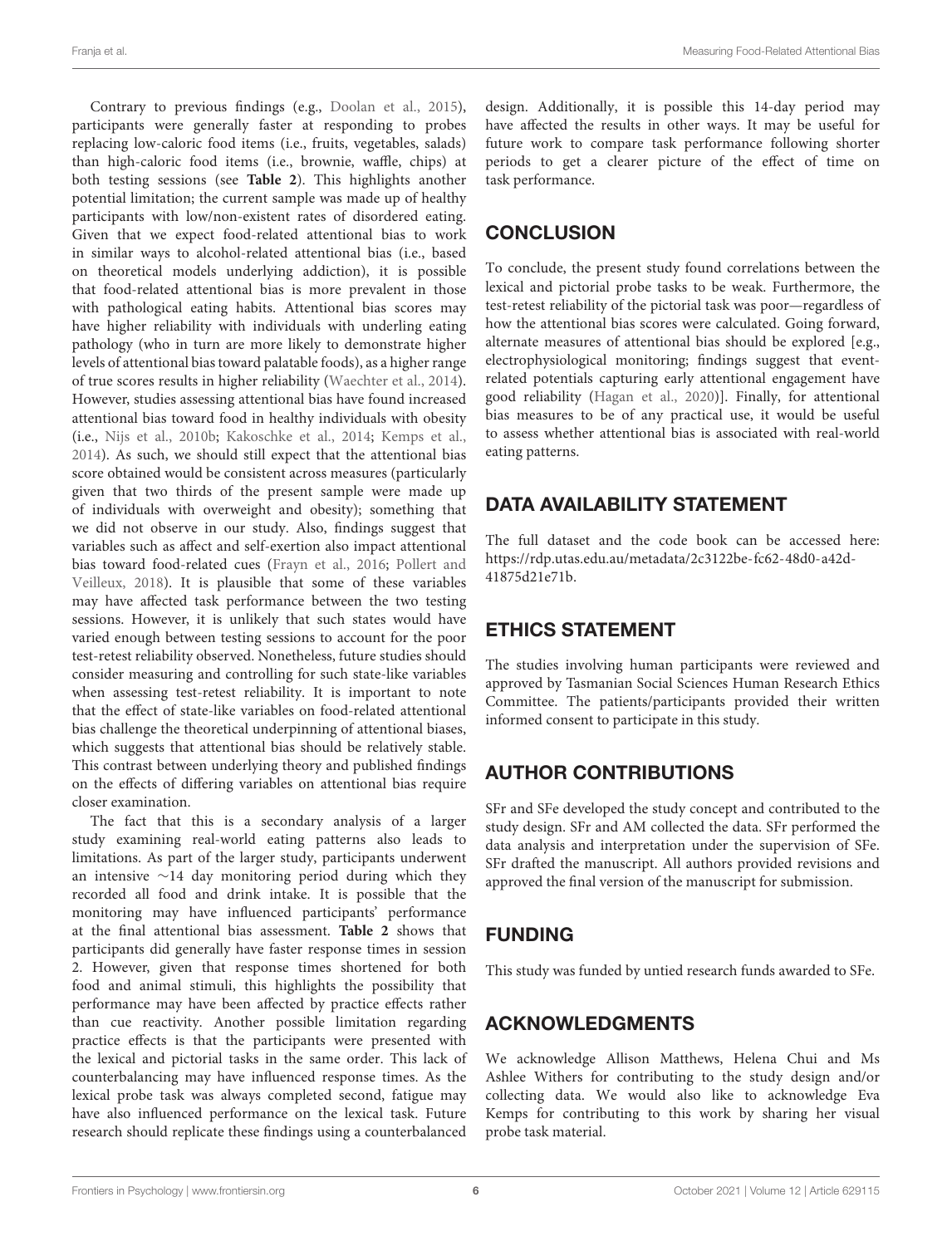#### **REFERENCES**

- <span id="page-6-31"></span>Aday, J. S., and Carlson, J. M. (2019). Extended testing with the dot-probe task increases test–retest reliability and validity. Cogn. Proces. 20, 65–72. [doi: 10.](https://doi.org/10.1007/s10339-018-0886-1) [1007/s10339-018-0886-1](https://doi.org/10.1007/s10339-018-0886-1)
- <span id="page-6-36"></span>Ahern, A. L., Field, M., Yokum, S., Bohon, C., and Stice, E. (2010). Relation of dietary restraint scores to cognitive biases and reward sensitivity. Appetite 55, 61–68. [doi: 10.1016/j.appet.2010.04.001](https://doi.org/10.1016/j.appet.2010.04.001)
- <span id="page-6-34"></span>Berridge, K. C. (2009). 'Liking' and 'wanting' food rewards: brain substrates and roles in eating disorders. Physiol. Behav. 97, 537–550. [doi: 10.1016/j.physbeh.](https://doi.org/10.1016/j.physbeh.2009.02.044) [2009.02.044](https://doi.org/10.1016/j.physbeh.2009.02.044)
- <span id="page-6-6"></span>Calitri, R., Pothos, E. M., Tapper, K., Brunstrom, J. M., and Rogers, P. J. (2010). Cognitive biases to healthy and unhealthy food words predict change in BMI. Obesity 18, 2282–2287. [doi: 10.1038/oby.2010.78](https://doi.org/10.1038/oby.2010.78)
- <span id="page-6-5"></span>Castellanos, E. H., Charboneau, E., Dietrich, M. S., Park, S., Bradley, B. P., Mogg, K., et al. (2009). Obese adults have visual attention bias for food cue images: evidence for altered reward system function. Int. J. Obes. (Lond.) 33, 1063–1073. [doi: 10.1038/ijo.2009.138](https://doi.org/10.1038/ijo.2009.138)
- <span id="page-6-22"></span>Christiansen, P., Mansfield, R., Duckworth, J., Field, M., and Jones, A. (2015). Internal reliability of the alcohol-related visual probe task is increased by utilising personalised stimuli and eye-tracking. Drug Alcohol Depend. 155, 170–174. [doi: 10.1016/j.drugalcdep.2015.07.672](https://doi.org/10.1016/j.drugalcdep.2015.07.672)
- <span id="page-6-39"></span>Doolan, K. J., Breslin, G., Hanna, D., and Gallagher, A. M. (2015). Attentional bias to food-related visual cues: is there a role in obesity? Proc. Nutr. Soc. 74, 37–45. [doi: 10.1017/s002966511400144x](https://doi.org/10.1017/s002966511400144x)
- <span id="page-6-28"></span>Elliston, K. G., Ferguson, S. G., Schüz, N., and Schüz, B. (2016). Situational cues and momentary food environment predict everyday eating behavior in adults with overweight and obesity. Health Psychol. 36, 337–345. [doi: 10.1037/hea0000439](https://doi.org/10.1037/hea0000439)
- <span id="page-6-18"></span>Fang, C.-T., Chen, V. C.-H., Ma, H.-T., Chao, H.-H., Ho, M.-C., and Gossop, M. (2019). Attentional Bias,"Cool" and "Hot" executive functions in obese patients: roles of body mass index, binge eating, and eating style. J. Clin. Psychopharmacol. 39, 145–152. [doi: 10.1097/jcp.0000000000001016](https://doi.org/10.1097/jcp.0000000000001016)
- <span id="page-6-14"></span>Favieri, F., Forte, G., Marotta, A., and Casagrande, M. (2020). Food-related attentional bias in individuals with normal weight and overweight: A study with a flicker task. Nutrients 12:492. [doi: 10.3390/nu12020492](https://doi.org/10.3390/nu12020492)
- <span id="page-6-4"></span>Field, M., Werthmann, J., Franken, I., Hofmann, W., Hogarth, L., and Roefs, A. (2016). The role of attentional bias in obesity and addiction. Health Psychol. 35:767. [doi: 10.1037/hea0000405](https://doi.org/10.1037/hea0000405)
- <span id="page-6-25"></span>Frandsen, M., Walters, J., and Ferguson, S. G. (2013). Exploring the viability of using online social media advertising as a recruitment method for smoking cessation clinical trials. Nicot.Tobacco Res. 16, 247–251. [doi: 10.1093/ntr/ntt157](https://doi.org/10.1093/ntr/ntt157)
- <span id="page-6-27"></span>Franja, S., Elliston, K. G., and Ferguson, S. G. (2020). Body Mass Index and stimulus control: results from a real-world study of eating behaviour. Appetite 154:104783. [doi: 10.1016/j.appet.2020.104783](https://doi.org/10.1016/j.appet.2020.104783)
- <span id="page-6-40"></span>Frayn, M., Sears, C. R., and von Ranson, K. M. (2016). A sad mood increases attention to unhealthy food images in women with food addiction. Appetite 100, 55–63. [doi: 10.1016/j.appet.2016.02.008](https://doi.org/10.1016/j.appet.2016.02.008)
- <span id="page-6-30"></span>Freijy, T., Mullan, B., and Sharpe, L. (2014). Food-related attentional bias. Word versus pictorial stimuli and the importance of stimuli calorific value in the dot probe task. Appetite 83, 202–208. [doi: 10.1016/j.appet.2014.08.037](https://doi.org/10.1016/j.appet.2014.08.037)
- <span id="page-6-9"></span>Garcia-Garcia, I., Jurado, M., Garolera, M., Segura, B., Marques-Iturria, I., Pueyo, R., et al. (2013). Functional connectivity in obesity during reward processing. Neuroimage 66, 232–239. [doi: 10.1016/j.neuroimage.2012.10.035](https://doi.org/10.1016/j.neuroimage.2012.10.035)
- <span id="page-6-26"></span>Garner, D. M., and Garfinkel, P. E. (1979). The eating attitudes test: An index of the symptoms of anorexia nervosa. Psychol. Med. 9, 273–279. [doi: 10.1017/](https://doi.org/10.1017/s0033291700030762) [s0033291700030762](https://doi.org/10.1017/s0033291700030762)
- <span id="page-6-42"></span>Hagan, K. E., Alasmar, A., Exum, A., Chinn, B., and Forbush, K. T. (2020). A systematic review and meta-analysis of attentional bias toward food in individuals with overweight and obesity. Appetite 151:104710. [doi: 10.1016/j.](https://doi.org/10.1016/j.appet.2020.104710) [appet.2020.104710](https://doi.org/10.1016/j.appet.2020.104710)
- <span id="page-6-29"></span>Inquisit 5 (2016). [AMD Radeon HD 6770M 512 MB graphics]. Available Online at: <https://www.millisecond.com> (accessed July 16, 2018).
- <span id="page-6-7"></span>Kakoschke, N., Kemps, E., and Tiggemann, M. (2014). Attentional bias modification encourages healthy eating. Eat. Behav. 15, 120–124. [doi: 10.1016/](https://doi.org/10.1016/j.eatbeh.2013.11.001) [j.eatbeh.2013.11.001](https://doi.org/10.1016/j.eatbeh.2013.11.001)
- <span id="page-6-37"></span>Kakoschke, N., Kemps, E., and Tiggemann, M. (2015). Combined effects of cognitive bias for food cues and poor inhibitory control on unhealthy food intake. Appetite 87, 358–364. [doi: 10.1016/j.appet.2015.01.004](https://doi.org/10.1016/j.appet.2015.01.004)
- <span id="page-6-21"></span>Kappenman, E. S., Farrens, J. L., Luck, S. J., and Proudfit, G. H. (2014). Behavioral and ERP measures of attentional bias to threat in the dot-probe task: Poor reliability and lack of correlation with anxiety. Front. Psychol. 5:1368. [doi:](https://doi.org/10.3389/fpsyg.2014.01368) [10.3389/fpsyg.2014.01368](https://doi.org/10.3389/fpsyg.2014.01368)
- <span id="page-6-35"></span>Kemps, E., and Tiggemann, M. (2009). Attentional bias for craving-related (chocolate) food cues. Exp. Clin. Psychopharmacol. 17, 425–433. [doi: 10.1037/](https://doi.org/10.1037/a0017796) [a0017796](https://doi.org/10.1037/a0017796)
- <span id="page-6-11"></span>Kemps, E., Tiggemann, M., and Hollitt, S. (2014). Biased attentional processing of food cues and modification in obese individuals [Empirical Study; Quantitative Study]. Health Psychol. 33, 1391–1401. [doi: 10.1037/hea0000069](https://doi.org/10.1037/hea0000069)
- <span id="page-6-0"></span>Kuckertz, J. M., and Amir, N. (2015). Attention bias modification for anxiety and phobias: current status and future directions. Curr. Psychiat. Rep. 17:9.
- <span id="page-6-19"></span>Liu, Y., Roefs, A., Werthmann, J., and Nederkoorn, C. (2019). Dynamics of attentional bias for food in adults, children, and restrained eaters. Appetite 135, 86–92. [doi: 10.1016/j.appet.2019.01.004](https://doi.org/10.1016/j.appet.2019.01.004)
- <span id="page-6-8"></span>Loeber, S., Grosshans, M., Korucuoglu, O., Vollmert, C., Vollstädt-Klein, S., Schneider, S., et al. (2012). Impairment of inhibitory control in response to food-associated cues and attentional bias of obese participants and normalweight controls. Int. J. Obes. 36:1334. [doi: 10.1038/ijo.2011.184](https://doi.org/10.1038/ijo.2011.184)
- <span id="page-6-15"></span>Love, H., Bhullar, N., and Schutte, N. S. (2020). Go/no-go for food: Attention bias and intention to eat unhealthy food. Appetite 150:104646. [doi: 10.1016/j.appet.](https://doi.org/10.1016/j.appet.2020.104646) [2020.104646](https://doi.org/10.1016/j.appet.2020.104646)
- <span id="page-6-23"></span>MacLeod, C., Grafton, B., and Notebaert, L. (2019). Anxiety-linked attentional bias: Is it reliable? Annu. Rev. Clin. Psychol. 15, 529–554. [doi: 10.1146/annurev](https://doi.org/10.1146/annurev-clinpsy-050718-095505)[clinpsy-050718-095505](https://doi.org/10.1146/annurev-clinpsy-050718-095505)
- <span id="page-6-2"></span>MacLeod, C., Mathews, A., and Tata, P. (1986). Attentional bias in emotional disorders. J. Abnor. Psychol. 95:15. [doi: 10.1037/0021-843x.95.1.15](https://doi.org/10.1037/0021-843x.95.1.15)
- <span id="page-6-20"></span>Mas, M., Brindisi, M.-C., Chabanet, C., Nicklaus, S., and Chambaron, S. (2019). Weight status and attentional biases toward foods: impact of implicit olfactory priming. Front. Psychol. 10:1789. [doi: 10.3389/fpsyg.2019.01789](https://doi.org/10.3389/fpsyg.2019.01789)
- <span id="page-6-16"></span>Meule, A., and Platte, P. (2016). Attentional bias toward high-calorie food-cues and trait motor impulsivity interactively predict weight gain. Health Psychol. Open 3:2055102916649585. [doi: 10.1177/2055102916649585](https://doi.org/10.1177/2055102916649585)
- <span id="page-6-3"></span>Mogg, K., Bradley, B. P., Field, M., and De Houwer, J. (2003). Eye movements to smoking-related pictures in smokers: relationship between attentional biases and implicit and explicit measures of stimulus valence. Addiction 98, 825–836. [doi: 10.1046/j.1360-0443.2003.00392.x](https://doi.org/10.1046/j.1360-0443.2003.00392.x)
- <span id="page-6-33"></span>Mogg, K., Bradley, B., Miles, F., and Dixon, R. (2004). Brief report time course of attentional bias for threat scenes: testing the vigilance-avoidance hypothesis. Cogn. Emotion 18, 689–700. [doi: 10.1080/02699930341000158](https://doi.org/10.1080/02699930341000158)
- <span id="page-6-32"></span>Newman, E., O'Connor, D. B., and Conner, M. (2008). Attentional biases for food stimuli in external eaters: possible mechanism for stress-induced eating? Appetite 51, 339–342. [doi: 10.1016/j.appet.2008.03.007](https://doi.org/10.1016/j.appet.2008.03.007)
- <span id="page-6-10"></span>Nijs, I. M., and Franken, I. H. (2012). Attentional processing of food cues in overweight and obese individuals. Curr. Obes. Rep. 1, 106–113. [doi: 10.1007/](https://doi.org/10.1007/s13679-012-0011-1) [s13679-012-0011-1](https://doi.org/10.1007/s13679-012-0011-1)
- <span id="page-6-1"></span>Nijs, I. M., Muris, P., Euser, A. S., and Franken, I. H. (2010b). Differences in attention to food and food intake between overweight/obese and normal-weight females under conditions of hunger and satiety. Appetite 54, 243–254. [doi:](https://doi.org/10.1016/j.appet.2009.11.004) [10.1016/j.appet.2009.11.004](https://doi.org/10.1016/j.appet.2009.11.004)
- <span id="page-6-12"></span>Nijs, I. M., Franken, I. H., and Muris, P. (2010a). Food-related Stroop interference in obese and normal-weight individuals: Behavioral and electrophysiological indices. Eat. Behav. 11, 258–265. [doi: 10.1016/j.eatbeh.2010.07.002](https://doi.org/10.1016/j.eatbeh.2010.07.002)
- <span id="page-6-38"></span>Ouimet, A. J., Gawronski, B., and Dozois, D. J. (2009). Cognitive vulnerability to anxiety: A review and an integrative model. Clin. Psychol. Rev. 29, 459–470. [doi: 10.1016/j.cpr.2009.05.004](https://doi.org/10.1016/j.cpr.2009.05.004)
- <span id="page-6-13"></span>Phelan, S., Hassenstab, J., McCaffery, J. M., Sweet, L., Raynor, H. A., Cohen, R. A., et al. (2011). Cognitive interference from food cues in weight loss maintainers, normal weight, and obese individuals. Obesity 19, 69–73. [doi: 10.1038/oby.](https://doi.org/10.1038/oby.2010.138) [2010.138](https://doi.org/10.1038/oby.2010.138)
- <span id="page-6-41"></span>Pollert, G. A., and Veilleux, J. C. (2018). Attentional bias is more predictive of eating behavior after self-control exertion. Eat. Behav. 29, 25–27. [doi: 10.1016/](https://doi.org/10.1016/j.eatbeh.2018.02.001) [j.eatbeh.2018.02.001](https://doi.org/10.1016/j.eatbeh.2018.02.001)
- <span id="page-6-24"></span>Robinson, T. E., and Berridge, K. C. (1993). The neural basis of drug craving: An incentive-sensitization theory of addiction [Review]. Brain Res. Rev. 18, 247–291. [doi: 10.1016/0165-0173\(93\)90013-P](https://doi.org/10.1016/0165-0173(93)90013-P)
- <span id="page-6-17"></span>Ruddock, H., Field, M., Jones, A., and Hardman, C. (2018). State and trait influences on attentional bias to food-cues: The role of hunger, expectancy, and